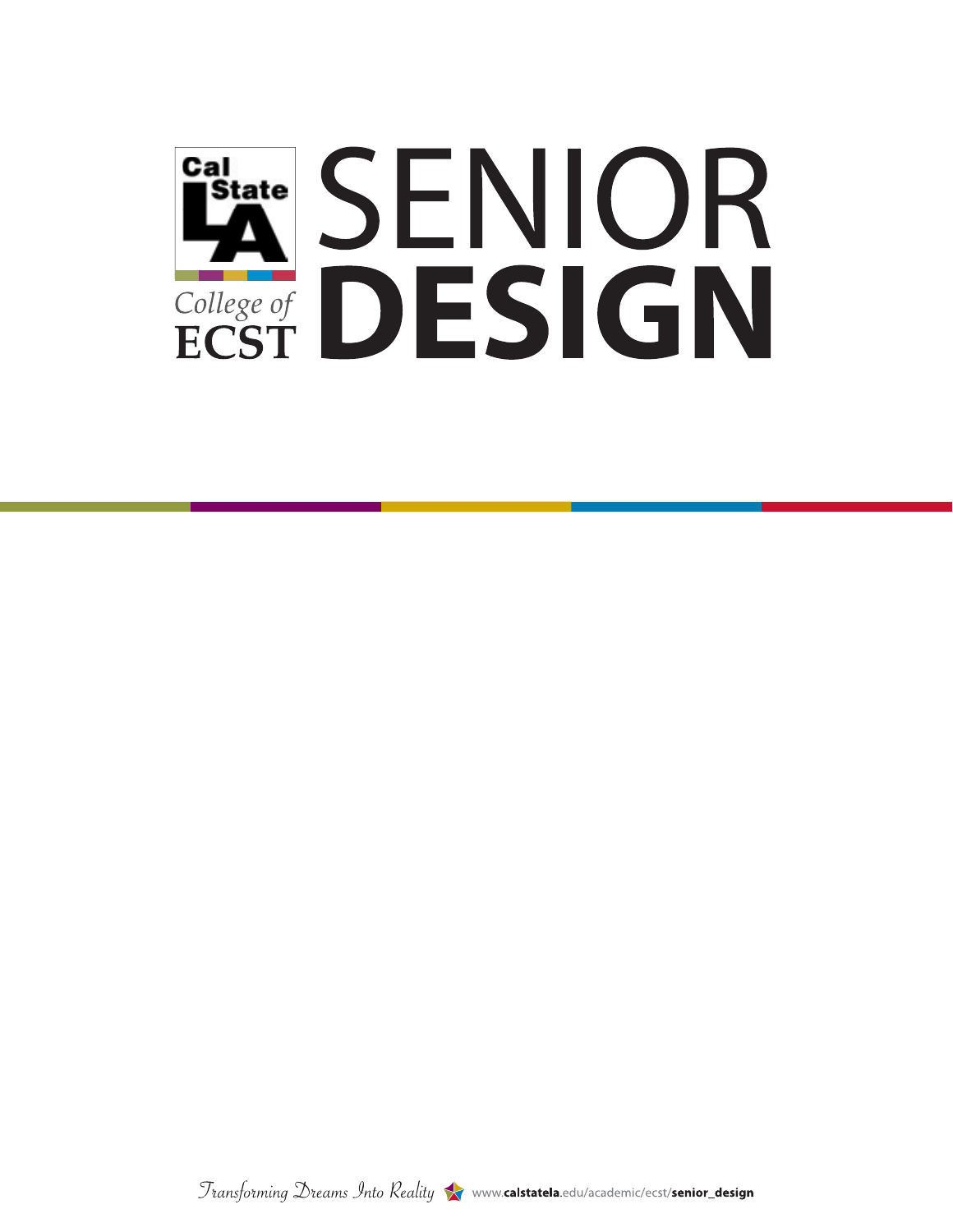$\boxed{?}$  $\overline{?}$ 

# 

**ETTIT?** 

 $|P|$ 

 $\overline{\mathbf{S}}$ 

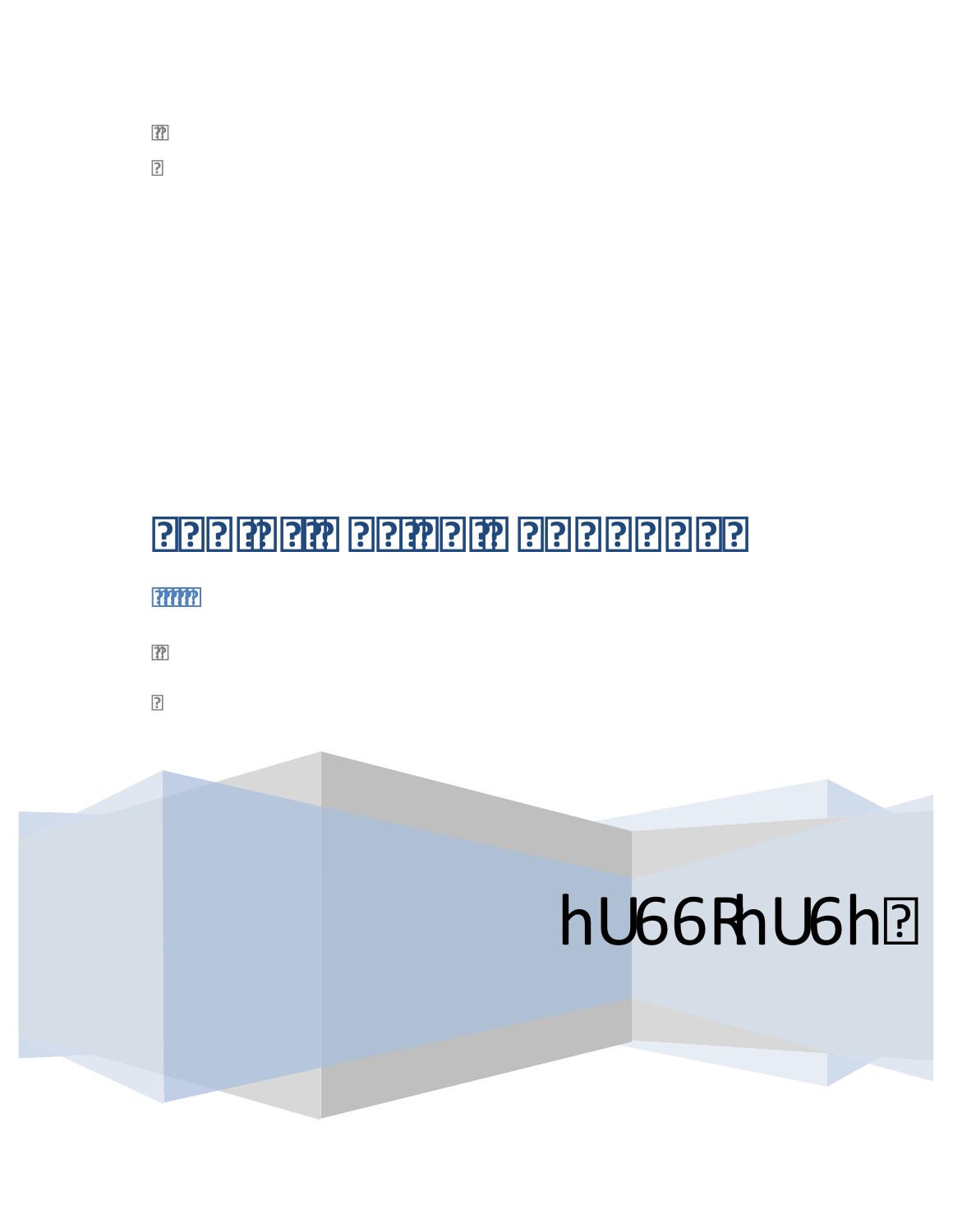# **Table of Contents**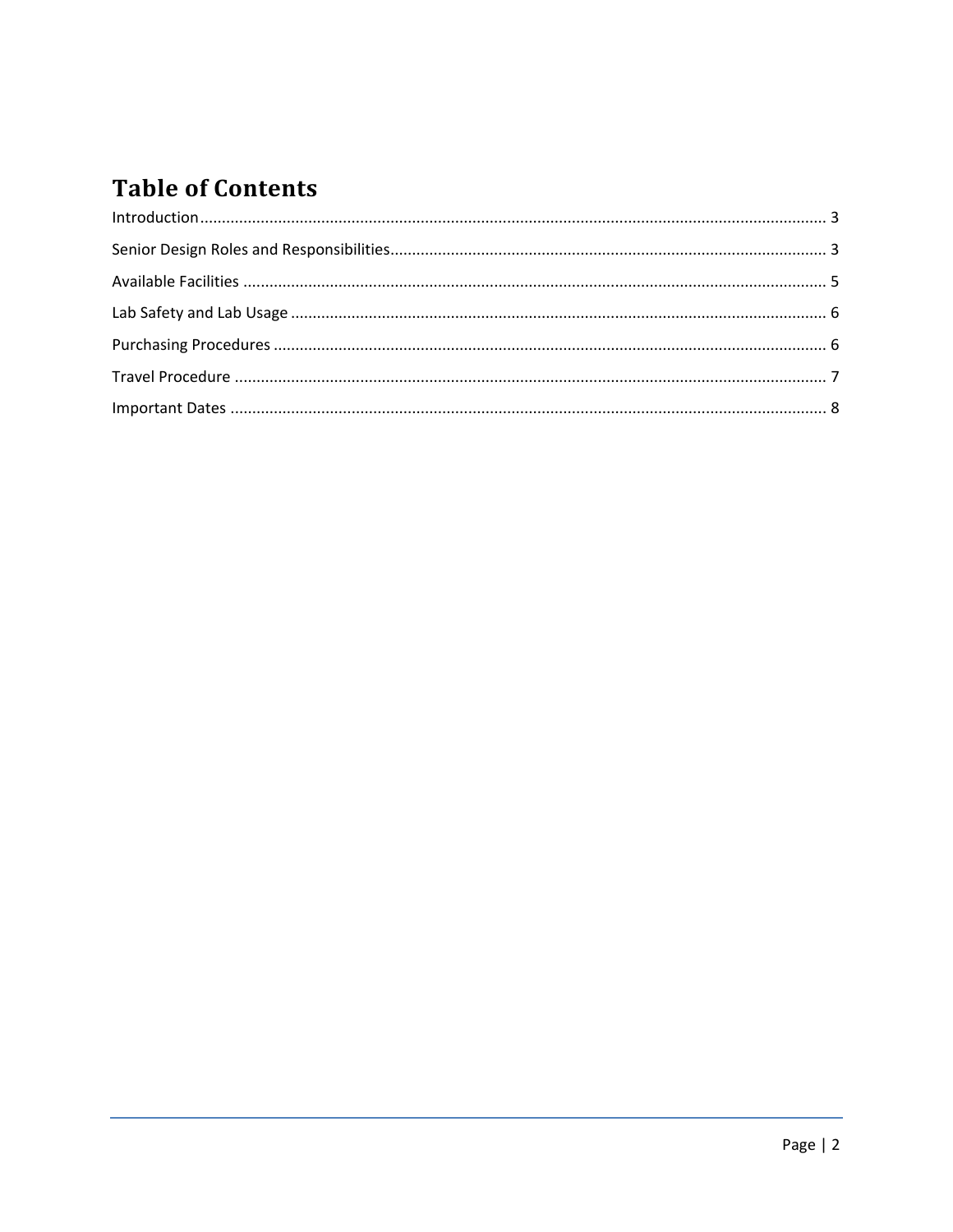# **Introduction**

The purpose of the Senior Design Program is to provide students with a capstone experience, in which students apply their theoretical knowledge to real applications. The current structure of the program exposes students to an industry setting, where students work with a real client (the company or industry partner) to develop a client-defined product. This product may be a physical prototype, software package, or operational algorithm. Regardless of project type, student teams are expected to meet the needs of their client, and deliver a product at the end of the academic year. This means that work schedules and personal calendars must be managed in order to successfully complete all projects according to agreed-upon standards, putting the primary management responsibilities on the shoulders of student teams. All other faculty and staff exist to support team efforts, but these members of the senior design team will not be leading the project direction. In the end, the projects must be student driven.

This handbook provides an overview of the Senior Design program. This includes a description of all members of the Senior Design program, and of the resources available to students. In addition, this handbook describes the policies and procedures regarding lab safety, room access, equipment and supply purchases, and travel. The expectation is that all students adhere to the guidelines presented in this handbook in addition to the requirements of their instructors and departments. This includes attendance of events outlined towards the end of this handbook, which are events hosted by the College of Engineering, Computer Science, and Technology and therefore require full student attendance.

# **Senior Design Roles and Responsibilities**

#### *Student'Teams'*

Students are responsible for managing their tasks in order to satisfactorily complete their projects. This includes proper project planning, maintaining a project budget, leaving sufficient time for Senior Design faculty and staff to respond to requests, and taking responsibility for the quality of projects. Students are expected to meet the requirements outlined by their liaisons, advisors, and instructors. As in a real job setting, students will be expected to answer to a number of supervisors and clients, and must therefore be able to adapt to a variety of circumstances and demands.

#### *Industry'Liaisons*

The Industry Liaison is the client. This means that all teams, faculty, and staff must ultimately respond to the needs of the Liaison, while still ensuring that students are receiving the appropriate educational experience. The Liaison meets regularly with student teams, either in person or via video conference or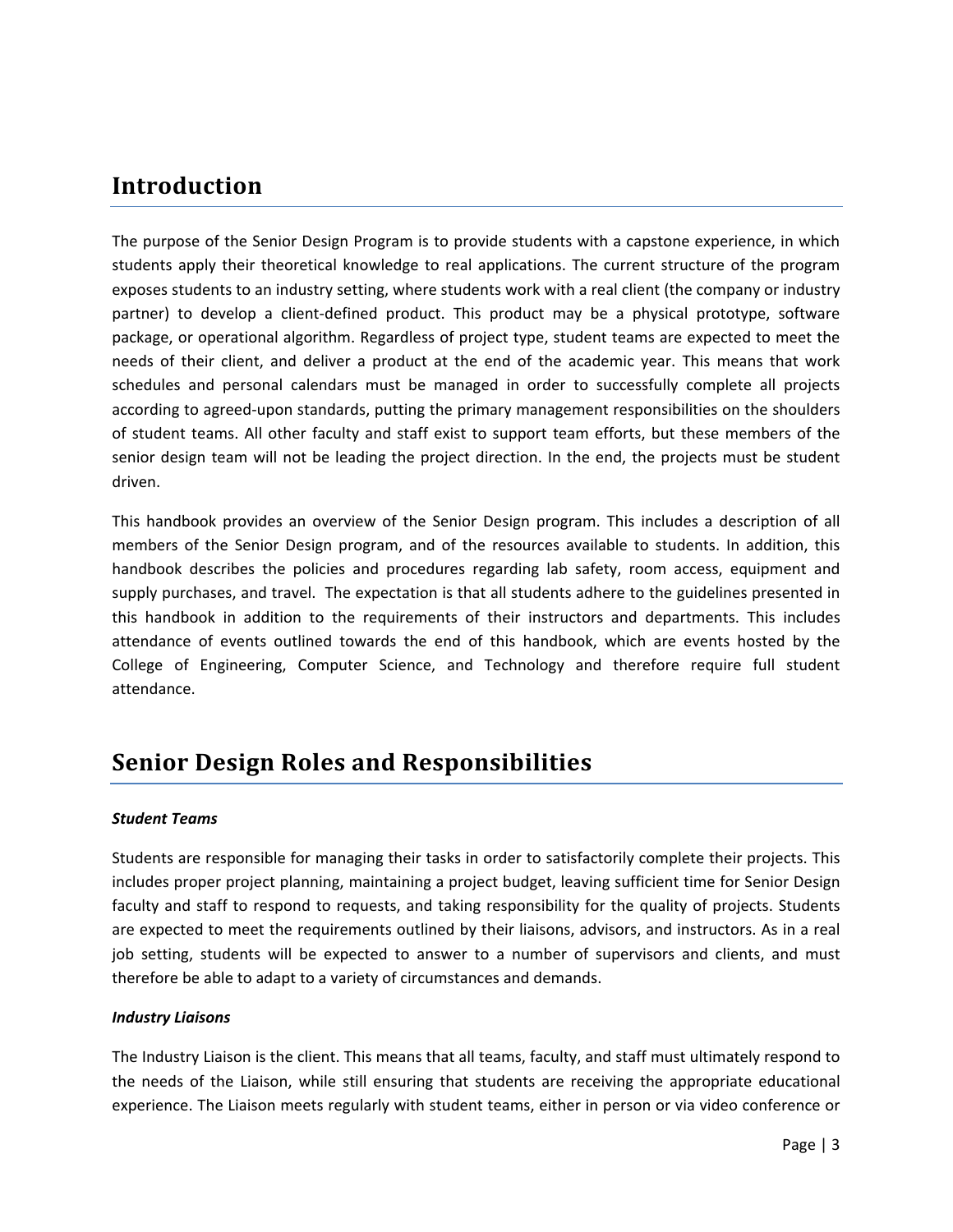teleconference, and guides students with respect to the desires of the company he or she represents. The Liaison is also present for main events, including design reviews, where the Liaison will provide feedback on work student teams have completed to ensure progress is in the most appropriate direction.

#### *Project'Advisors*

The Advisor for each project works closely with their student teams, providing technical and logistical guidance throughout the year with the aim of completing each project according to the requirements provided by the industry liaison. Therefore, students should treat their Advisors as their supervisors, whose main interest is to meet the client's needs while protecting each student's learning experience. Each Project Advisor is guiding between one and two projects simultaneously.

#### Senior Design Director: Dr. Trinh Pham (Tpham4@calstatela.edu)

The Program Director coordinates projects in all departments, and facilitates communication among students, faculty advisors, company liaisons, and department chairs. The Director also tracks the progress of all projects, assisting in the resolution of any issues that may arise throughout the year. The Director is the main point of contact for all company liaisons regarding technical issues that cannot be resolved by the project advisors. Additionally, the Director will serve as the advisor for one student project.

#### Senior Design Associate Director: Dr. Hagop Injeyan

The Associate Director facilitates communication among the students, faculty advisors, company liaisons, and department chairs in his or her respective department, provides technical guidance in the areas of his or her expertise to the various projects, and serves as the advisor for one project.

#### Course Instructors: Dr. Russ Abbott (CS), Dr. Hagop Injeyan (EE), Dr. Trinh Pham (ME)

The Senior Design Course Instructors present materials in their lectures relevant to the design process, and at times present information relevant to specific projects. In conjunction with project advisors, the Instructors determine the grades students receive each quarter.

#### Senior Design Coordinator: Lily Nguyen (Lnguyen2@cslanet.calstatela.edu)

The Senior Design Coordinator is the main point of contact for company liaisons and representatives regarding administrative issues, and initiates first contact with potential sponsors. The Senior Design Coordinator is also responsible for event planning and other general coordination among teams and industry representatives. College-level documents such as senior design posters must be sent to the Senior Design Coordinator and to the Senior Design Director, as well as to course instructors as requested.

*Purchasing and Travel Agents: Aimee Lim (ALim@cslanet.calstatela.edu, A241A) for industry projects* and Department Coordinators for competition projects.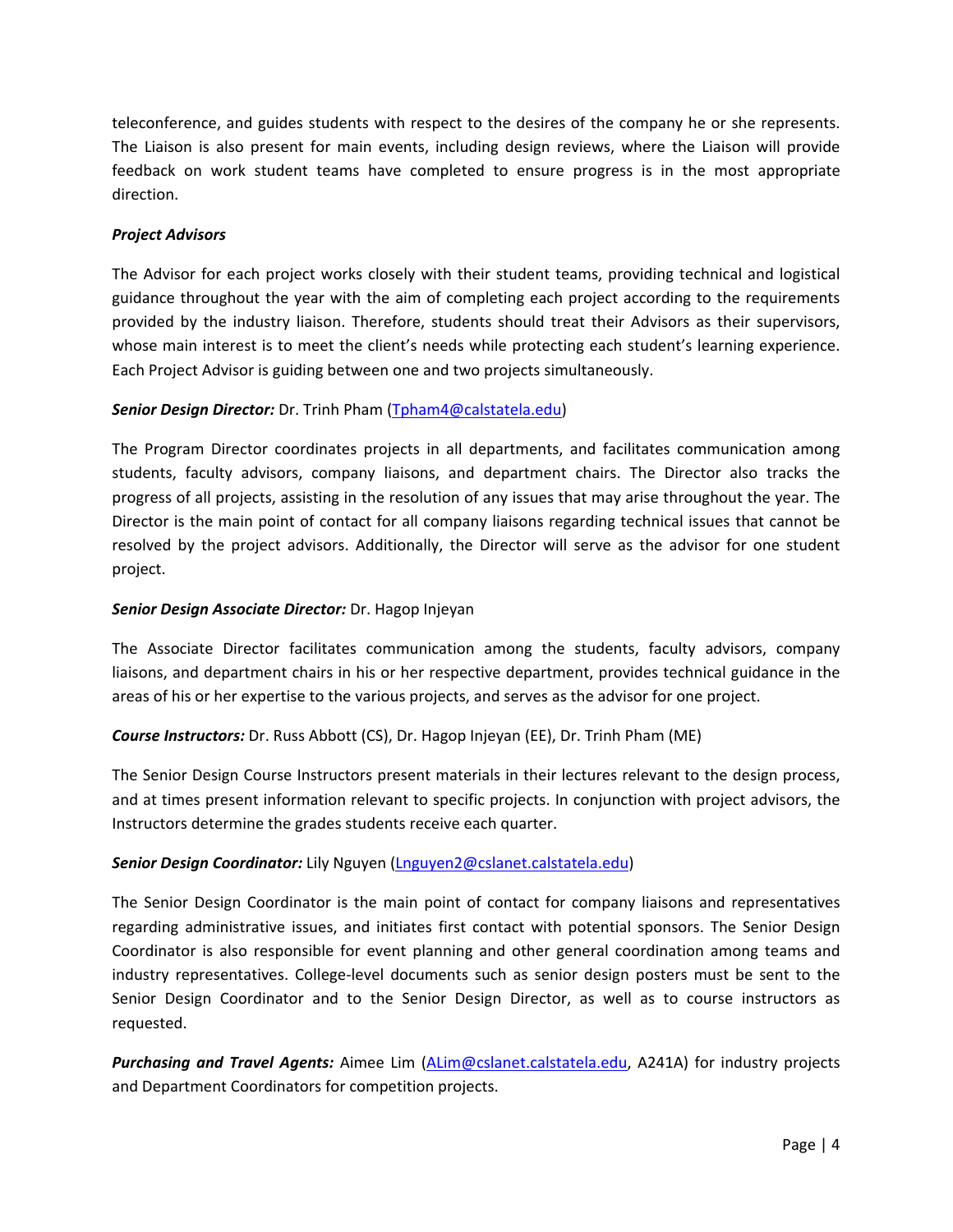The Purchasing and Finance Agents are responsible for all purchases for senior design teams, which includes processing purchase orders and maintaining project budgets at the College level. Students are still responsible for maintaining a copy of their own budgets.

#### *Senior'Design'Technician:* Victor!Martinez!(vmartin@exchange.calstatela.edu)

The Senior Design Technician is the point of contact for all equipment and manufacturing needs. Services offered by the Technician include lab safety training for equipment use, training for proper equipment and tool use, providing available tools and equipment to student teams, and providing input into design concepts generated by teams.

#### **Senior Design ITCs:** Yin Tam and Fernando Loza

The Senior Design ITCs manage all computer-related activities in Senior Design facilities. This includes installation and maintenance of software.

#### **College Coordinators:** Rosa Jimenez and Cheryl Carrillo

The College Coordinators accept requests for reservation of the conference room and conference phone for team teleconferences and formal meetings. This is their only senior design-related responsibility.

**Department Coordinators:** Lily Hwang-Alonzo (ME), Donna Melendez (CE), Arlette Leiva (EE), Tricia Trejo (CS), Jo Ann Hundley-Mitchell (TECH)

Department Coordinators are responsible for assisting students with processing purchase orders and travel forms for competition projects only, for processing room access requests, for directing students to the appropriate resources, and for collecting documentation or information from students should this be requested by a faculty member in their respective departments. They are NOT responsible, however, for providing information to students that is available in this Handbook or in course syllabi, or for completing tasks assigned to other members of the Senior Design administrative team should an administrative team member be absent. Department Coordinators will also provide assistance during events should their work schedules permit this.

# **Available&Facilities&and&Facility&Access**

Students are permitted access to the following facilities:

- Senior Design project rooms, as identified by the instructors in each department.
- Conference room make an appointment through Rosa Jimenez or Cheryl Carrillo. A conference phone is available for usage, and can be requested at the time of a room reservation request.  $\circ$  ET A223 – Dean's office
- Laboratories as permitted by faculty and staff, and with appropriate lab safety training.
- Machine shop after lab safety training and after completing a machine shop course.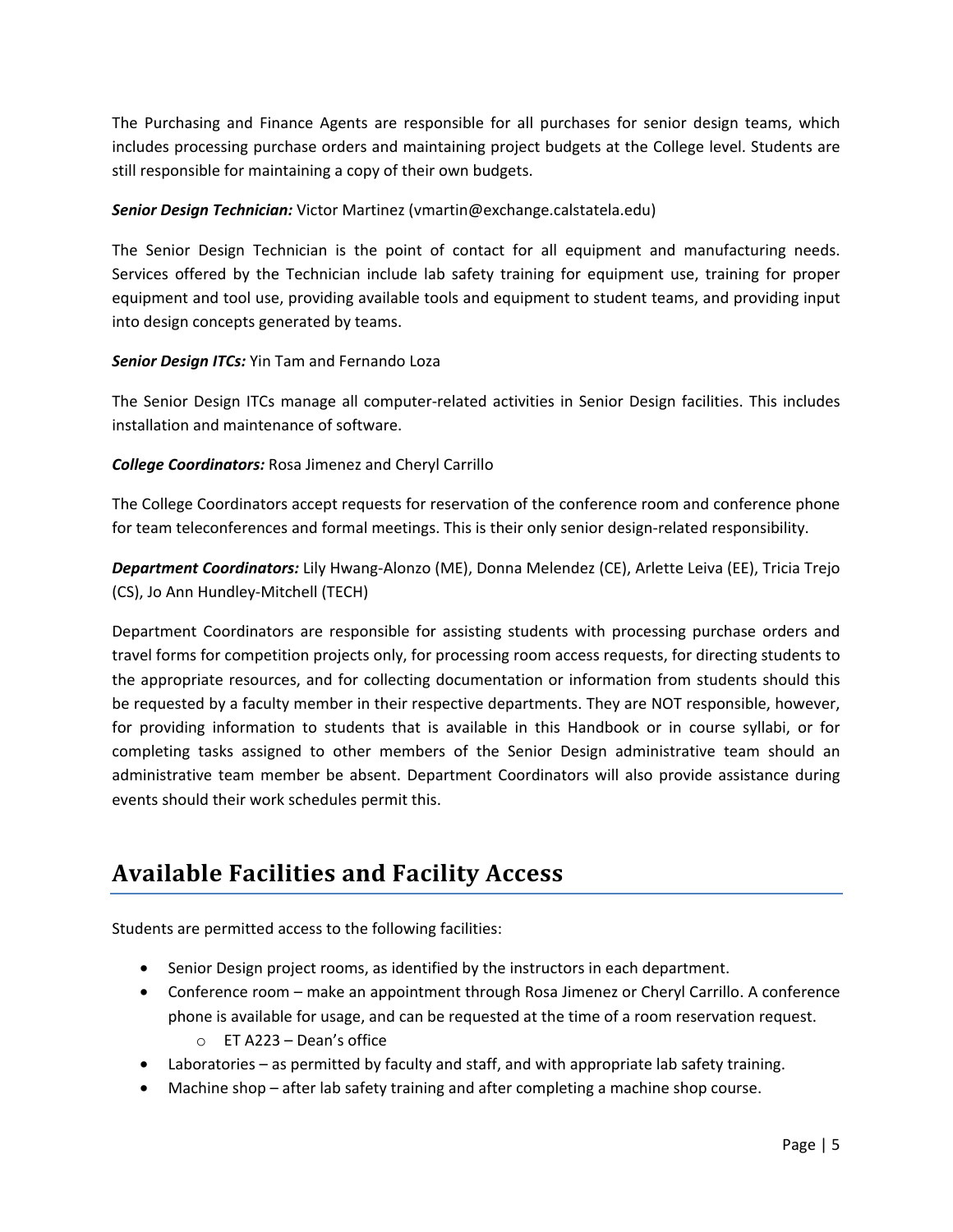To gain access to these facilities, students need to:

- 1. Activate a PIN on the student's One Card by requesting a PIN at the Golden Eagle Service Center located above the food court in the Golden Eagle Building.
- 2. Once a PIN number becomes active, fill out a One Card Access form, obtain the appropriate faculty signature, and submit to appropriate staff.
- 3. The student will be notified when access has been confirmed.

# Lab Safety and Lab Usage

Please refer to your respective department websites for safety guidelines.

The procedure to request help in using equipment and facilities is as follows:

- 1. Email Victor Martinez. State your name, your team name, provide a detailed description of the work you need done, and attach appropriate drawings. Request an estimate for the amount of time required to complete the requested work.
- 2. Victor will review your request and will ask for clarification where needed, and will assign an appropriate technician to work on your task. Be prepared to meet with Victor in person in ET B16.

# **Purchasing Procedures**

Each team is allotted a budget for the year to purchase equipment and supplies. Teams are responsible for discussing this with their faculty advisors, and then transmitting the approved information to the purchasing agent.

Please note: All purchases must be made using the two approved methods listed below. Do not purchase any items for senior design with personal money. NO reimbursements are possible.

Prior to making purchases, please provide a preliminary budget, including vendor & material information with faculty approval by December 2, 2011. All approved budgets must be sent to the Purchasing and Finance Agent.

Additionally, please be aware that special procedures and restrictions exist for ordering chemicals, which include glues, epoxies, and paint. Contact the Purchasing and Finance Agent prior to creating an order for further details.

#### **Purchase Order Procedures**

All purchase requisitions require a total of three weeks for processing - one week within The College of Engineering, Computer Science and Technology and two weeks within University Auxiliary Services.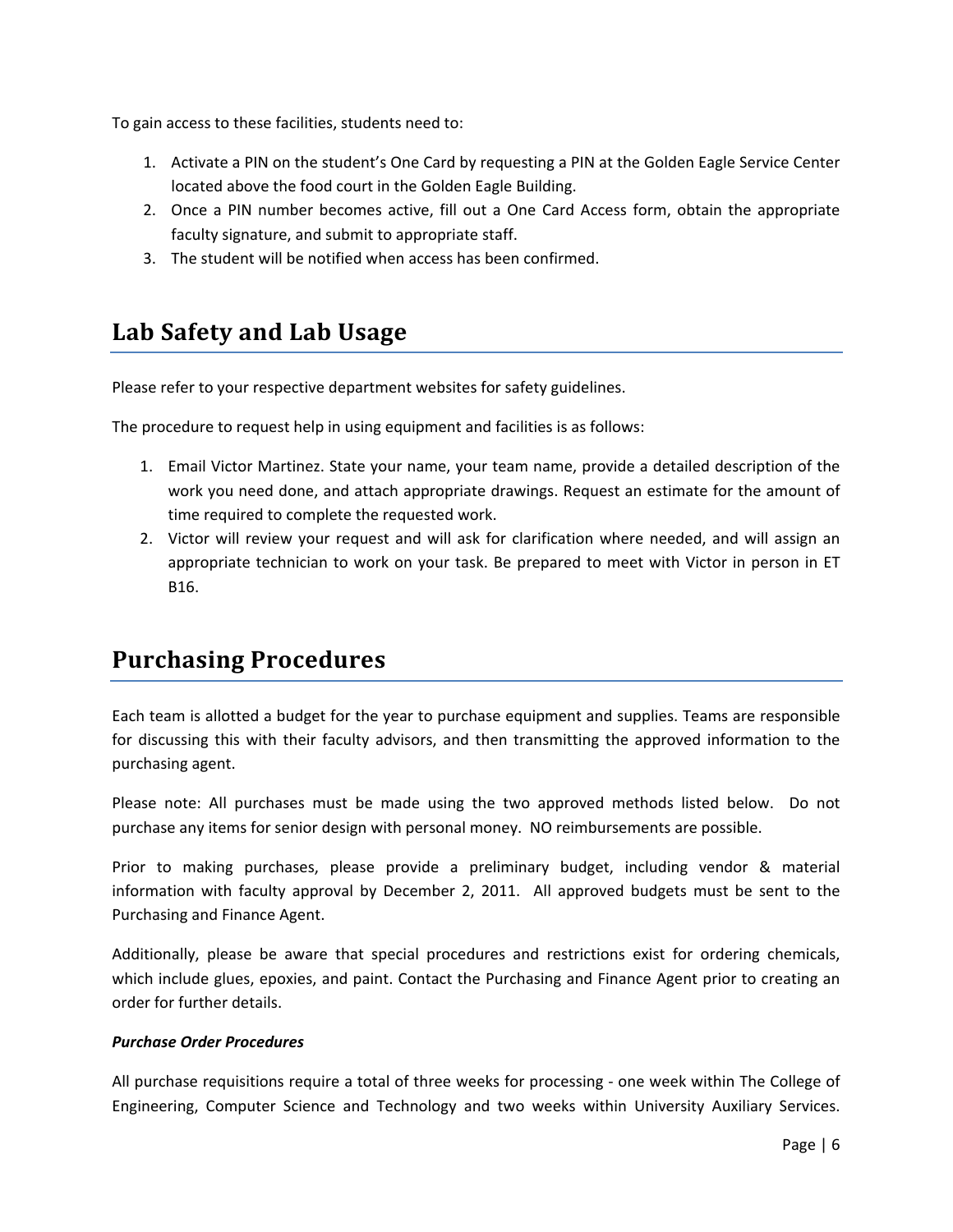Within one week, University Auxiliary Services will place the order with the vendor. Vendor processing and delivery times vary. Please take all of the above processing timelines into consideration when making a purchase.

- 1. Follow the link provided on the Senior Design Website and fill out all vendor and material information, using the form appropriate to your project type: http://www.calstatela.edu/academic/ecst/senior\_design/forms.php
- 2. Attach quotes along with the order form (e.g. print from website) for each item.
- 3. Deliver the completed paperwork to the Purchasing and Finance Agent for processing, and include team contact information.
- 4. Follow up within 1 2 weeks.
- 5. Pick up a processed order at ET A241.

#### *Credit'Card'Purchase'Procedures*

All credit card purchases will take at least 24 hours to process. The vendor must be willing to accept Visa payments and all orders must be \$1000.00 or less.

- 1. Determine whether the vendor accepts Visa payments.
- 2. Fill out a purchase order form.
- 3. Write CREDIT CARD REQUEST on top of the purchase order.
- 4. Attach quotes along with the order form (e.g. print from website) for each item.
- 5. Deliver the completed paperwork to the Purchasing and Finance Agent for processing, and include team contact information.
- 6. Follow up with the vendor within 48 hours to determine the vendor's processing time.
- 7. Pick up the processed order at ET A241.

# **Travel Procedure**

Student teams are responsible for filling out a travel form for any travel that requires senior design funds. Please make plans early and provide the Purchasing and Finance Agent with team travel plans at least 3 weeks before departure for long-distance travel (requiring flight) and 1 week before departure for local travel (driving only) to ensure that travel arrangements are made on time.

The travel procedure is as follows:

1. Follow the provided link and fill out the travel form for EACH PERSON on the project team who is making the trip, using the appropriate form depending on type of project, and providing quotes and vendor information for airfare, lodging, rental vehicle and other travel expenses. Include team contact information.

http://www.calstatela.edu/academic/ecst/senior\_design/forms.php

2. Submit forms for everyone as a package to the project's faculty advisor for approval.